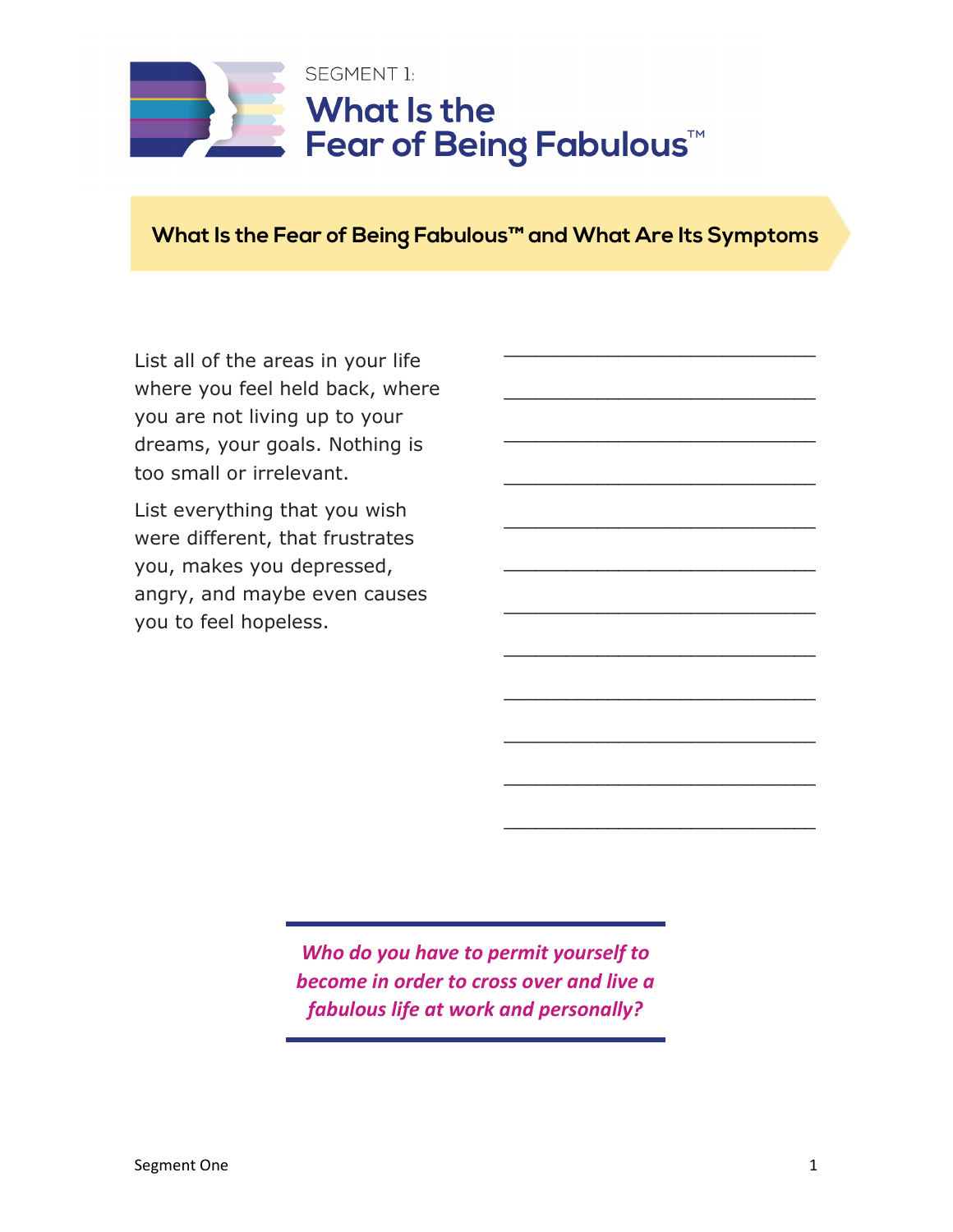

\_\_\_\_\_\_\_\_\_\_\_\_\_\_\_\_\_\_\_\_\_\_\_\_\_\_\_\_\_\_

\_\_\_\_\_\_\_\_\_\_\_\_\_\_\_\_\_\_\_\_\_\_\_\_\_\_\_\_\_\_

\_\_\_\_\_\_\_\_\_\_\_\_\_\_\_\_\_\_\_\_\_\_\_\_\_\_\_\_\_\_

\_\_\_\_\_\_\_\_\_\_\_\_\_\_\_\_\_\_\_\_\_\_\_\_\_\_\_\_\_\_

\_\_\_\_\_\_\_\_\_\_\_\_\_\_\_\_\_\_\_\_\_\_\_\_\_\_\_\_\_\_

\_\_\_\_\_\_\_\_\_\_\_\_\_\_\_\_\_\_\_\_\_\_\_\_\_\_\_\_\_\_

\_\_\_\_\_\_\_\_\_\_\_\_\_\_\_\_\_\_\_\_\_\_\_\_\_\_\_\_\_\_

\_\_\_\_\_\_\_\_\_\_\_\_\_\_\_\_\_\_\_\_\_\_\_\_\_\_\_\_\_\_

\_\_\_\_\_\_\_\_\_\_\_\_\_\_\_\_\_\_\_\_\_\_\_\_\_\_\_\_\_\_

\_\_\_\_\_\_\_\_\_\_\_\_\_\_\_\_\_\_\_\_\_\_\_\_\_\_\_\_\_\_

\_\_\_\_\_\_\_\_\_\_\_\_\_\_\_\_\_\_\_\_\_\_\_\_\_\_\_\_\_\_

**What Is Your Struggle**

Select one of the major holdbacks you are struggling with. It can be at work where you wish you were more ambitious, more outspoken in meetings, more confident in asking for a raise, or your social life, your health and fitness, etc. Detail the thoughts and feelings you have about being held back.

Now, think back to your childhood. Which of your thoughts and feelings are a reflection, an echo of the environment you grew up in? It could be one or both of your parents, siblings, grandparents, family, or community.

> *We want to give you some ideas of how the fear of being fabulous can hold you back in ways that are so subtle and so unobvious that they seem like the nature of reality.*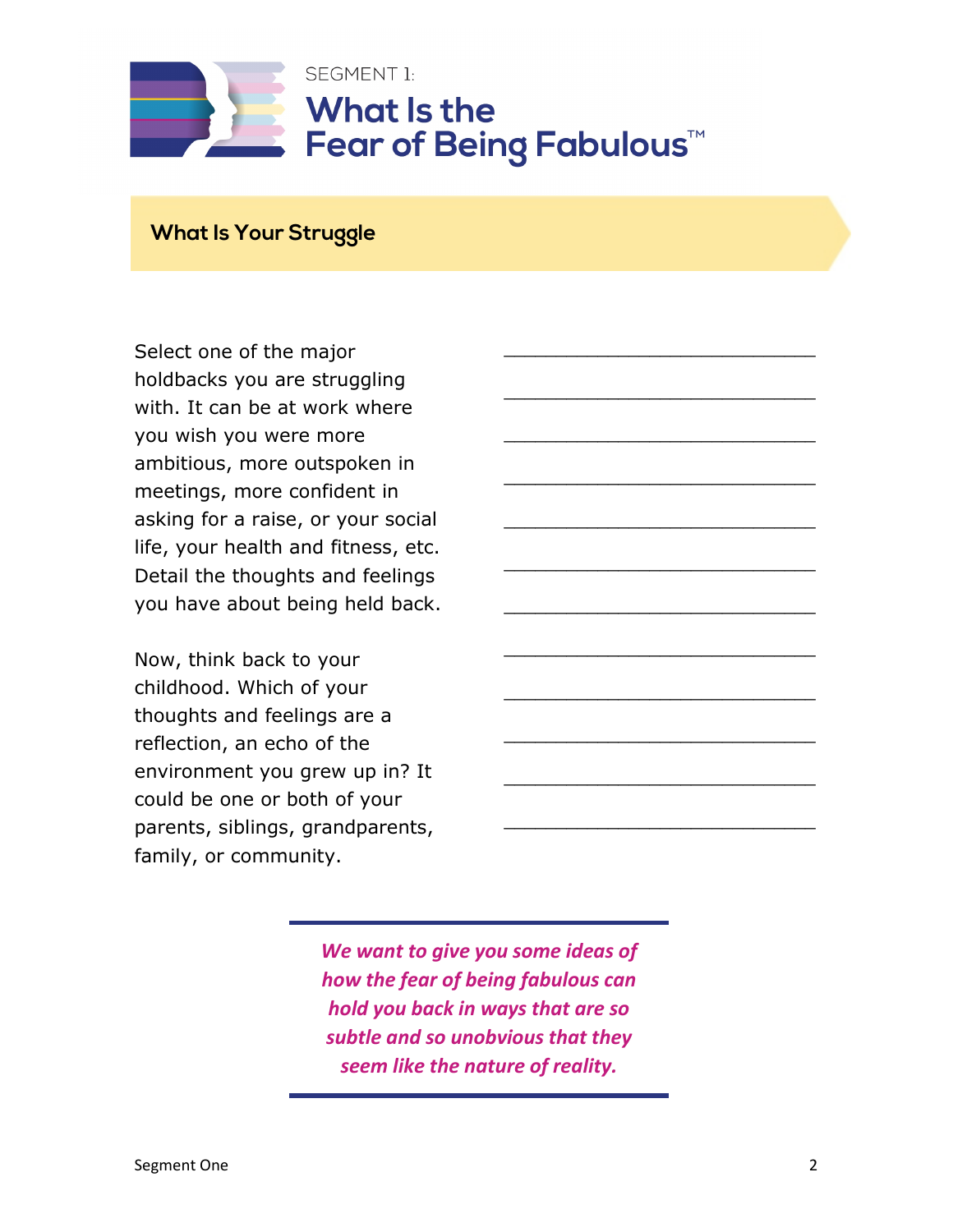

\_\_\_\_\_\_\_\_\_\_\_\_\_\_\_\_\_\_\_\_\_\_\_\_\_\_\_\_\_\_

\_\_\_\_\_\_\_\_\_\_\_\_\_\_\_\_\_\_\_\_\_\_\_\_\_\_\_\_\_\_

\_\_\_\_\_\_\_\_\_\_\_\_\_\_\_\_\_\_\_\_\_\_\_\_\_\_\_\_\_\_

\_\_\_\_\_\_\_\_\_\_\_\_\_\_\_\_\_\_\_\_\_\_\_\_\_\_\_\_\_\_\_

\_\_\_\_\_\_\_\_\_\_\_\_\_\_\_\_\_\_\_\_\_\_\_\_\_\_\_\_\_\_

\_\_\_\_\_\_\_\_\_\_\_\_\_\_\_\_\_\_\_\_\_\_\_\_\_\_\_\_\_\_

\_\_\_\_\_\_\_\_\_\_\_\_\_\_\_\_\_\_\_\_\_\_\_\_\_\_\_\_\_\_

\_\_\_\_\_\_\_\_\_\_\_\_\_\_\_\_\_\_\_\_\_\_\_\_\_\_\_\_\_\_

\_\_\_\_\_\_\_\_\_\_\_\_\_\_\_\_\_\_\_\_\_\_\_\_\_\_\_\_\_\_

\_\_\_\_\_\_\_\_\_\_\_\_\_\_\_\_\_\_\_\_\_\_\_\_\_\_\_\_\_\_

\_\_\_\_\_\_\_\_\_\_\_\_\_\_\_\_\_\_\_\_\_\_\_\_\_\_\_\_\_\_

**What Is Your Station**

Describe the "Social Station" you were raised in—the social class of your parents, grandparents, and their families. How do you perceive yourself as a product of that station even today?

Next, to what degree were you encouraged to leave that station and aspire to greater heights, freedom, and success than the environment you were raised in or not? To what degree have you authorized your Self to leave behind where you came from, even if that means deciding on a future that your family does not approve of or understand?

> *To what extent are you able to envision yourself out beyond how you see yourself now?*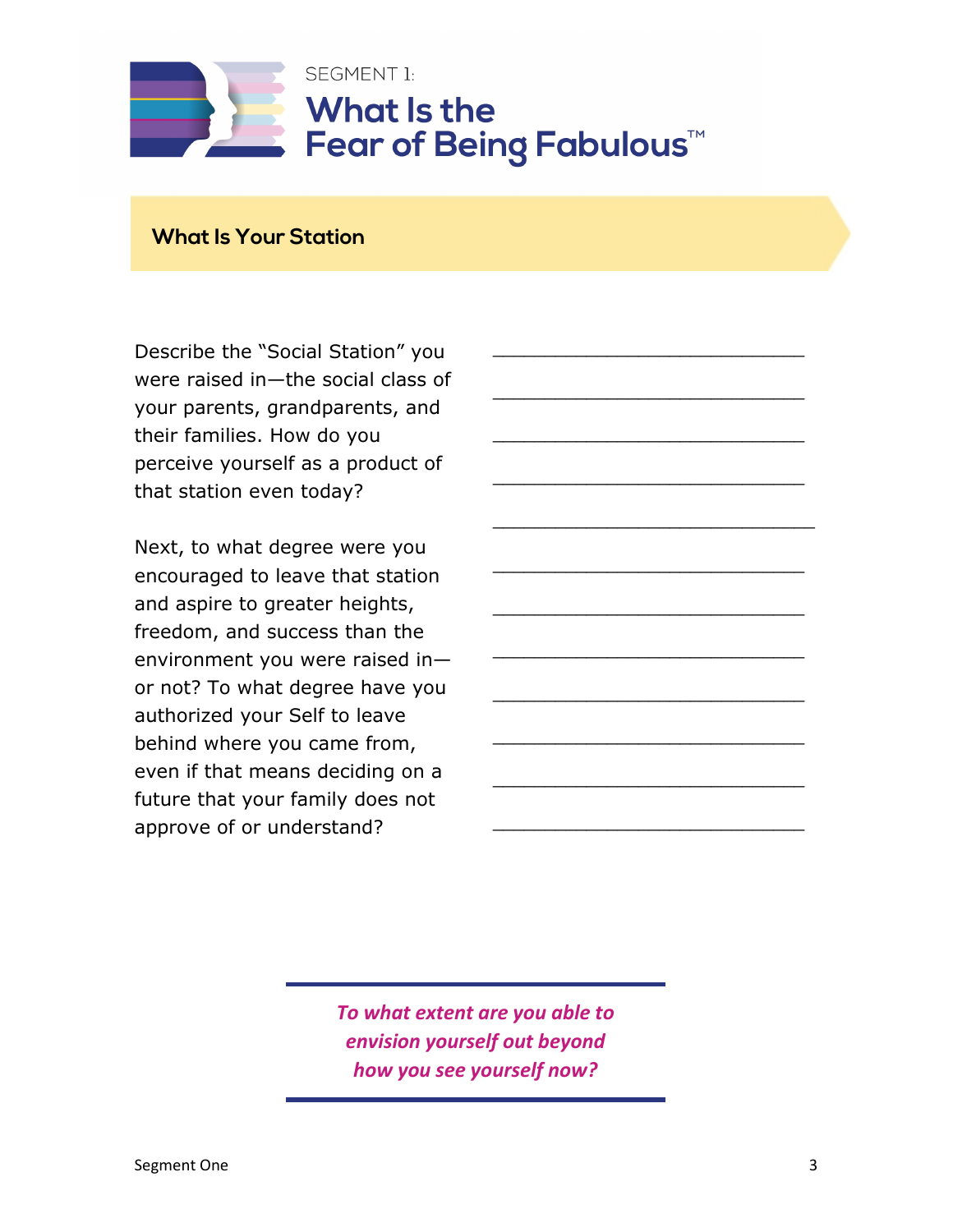

\_\_\_\_\_\_\_\_\_\_\_\_\_\_\_\_\_\_\_\_\_\_\_\_\_\_\_\_\_\_

\_\_\_\_\_\_\_\_\_\_\_\_\_\_\_\_\_\_\_\_\_\_\_\_\_\_\_\_\_\_

\_\_\_\_\_\_\_\_\_\_\_\_\_\_\_\_\_\_\_\_\_\_\_\_\_\_\_\_\_\_

\_\_\_\_\_\_\_\_\_\_\_\_\_\_\_\_\_\_\_\_\_\_\_\_\_\_\_\_\_\_

\_\_\_\_\_\_\_\_\_\_\_\_\_\_\_\_\_\_\_\_\_\_\_\_\_\_\_\_\_\_

\_\_\_\_\_\_\_\_\_\_\_\_\_\_\_\_\_\_\_\_\_\_\_\_\_\_\_\_\_\_

\_\_\_\_\_\_\_\_\_\_\_\_\_\_\_\_\_\_\_\_\_\_\_\_\_\_\_\_\_\_

\_\_\_\_\_\_\_\_\_\_\_\_\_\_\_\_\_\_\_\_\_\_\_\_\_\_\_\_\_\_

\_\_\_\_\_\_\_\_\_\_\_\_\_\_\_\_\_\_\_\_\_\_\_\_\_\_\_\_\_\_

\_\_\_\_\_\_\_\_\_\_\_\_\_\_\_\_\_\_\_\_\_\_\_\_\_\_\_\_\_\_

\_\_\_\_\_\_\_\_\_\_\_\_\_\_\_\_\_\_\_\_\_\_\_\_\_\_\_\_\_\_

## **Jim's Station Story—What Are Your Limits**

What is keeping you from seeing yourself as Fabulous? What is the limit, as best you can tell, of your ability to see yourself as a large, fabulous expression in the world, given the problem you are struggling with?

Write down the Top 5 Reasons why you feel held back in the personal struggle you've chosen to focus on. Then write a paragraph about the specific emotions that have come to the surface as you look more deeply into this challenge of yours.

> *What is the limit, as best you can tell, of your ability to see yourself in the world given the problem you're struggling with?*